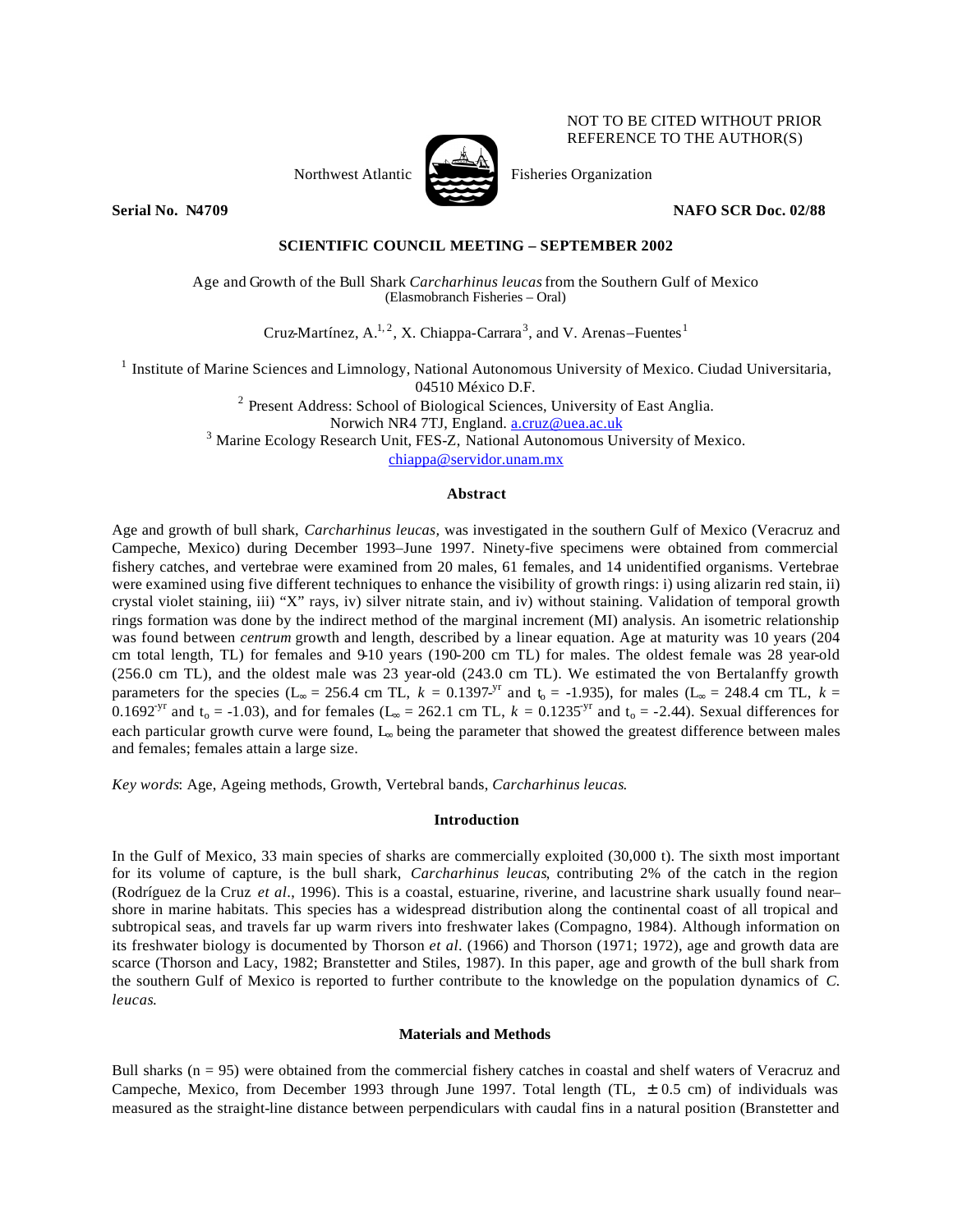Stiles, 1987). Maturity of males and females was determined using morphological and gonadal characteristics (degree of clasper calcification and rotation for males; uterine development, the presence of developing or ripe ovarian eggs or the presence of uterine embryos, for females).

For age and growth analysis, a section of the vertebral column, under the first dorsal fin, was removed. Vertebrae were then preserved in 70% isopropyl alcohol (Branstetter and McEachran, 1986). Individual centra were submersed in a 5.25% solution of sodium hypochlorate for 10-40 minutes (Wintner and Cliff, 1995) to facilitate the mechanical removal of the neural arch, apophysis, and remaining connective tissue. A sagittal section was cut from centrum with an Isomet cutter equipped with a diamond-bordered blade. Thin laminae (thickness  $0.4 \pm 0.1$  cm) were obtained and mounted on glass microscope slides with clear epoxy resin for viewing under transmitted light.

#### **Ring-enhancing methods**

Vertebrae having < 15 bands were counted without any staining technique but those with a greater number of rings presented some problems. In these cases, five methods to enhance visibility of growth rings were tested: i) using alizarin red stain, ii) crystal violet staining, iii) "X" rays, iv) silver nitrate stain, and iv) without staining. The alizarin red method was used since proved to be an easy and simple way to give good results, enhancing the rings in vertebrae of *C. leucas* having ≥15 bands.

Distinct marks (annuli), as illustrated by Bransttetter and Stiles (1987), were visible in the intermedialia of the centra (Fig. 1). A growth ring was defined as a pair of opaque (more mineralized) and translucent bands. To prove that all the vertebrae have the same number of rings, two vertebral columns (from one male and one female) were analyzed. The number of rings every fifth vertebra were counted. Preliminary results showed that the number of rings was the same trough out the vertebral column ( $p > 0.05$ ) and that the best vertebra to use for age determination is the one located under the first dorsal fin since its radius has the greater magnitude (Fig. 2).

## **Ring counts**

Three non-consecutive counts, in which the reader had no knowledge of the identity or characteristics of specimens, were made. The average percentage error index (APE, Beamish and Fournier, 1981) was used as an estimate of count reproducibility. An upper limit in the APE was set at 20% for each vertebra (Wintner and Cliff, 1995). Samples were not included in the analysis if, after a fourth count, they were above this limit. Final age estimates are the average of, at least, three readings.

### **Centrum analysis**

The radius of each centrum was measured from the focus to the distal margin of the corpus calcareum under a binocular dissecting microscope equipped with an ocular micrometer and then related to TL through linear regression analysis (Killam and Parsons, 1989). Differences between regression lines of data belonging to males and females were tested with an analysis of covariance (Zar, 1999). The periodicity of the formation of the rings was assessed by examining the margins of vertebrae using the marginal increment analysis (MI) calculated by the following equation (Chen *et al.*, 1990; Galluci *et al*., 1996; Kwang-Ming *et al*., 1998):

$$
MI = \frac{R - r_b}{r_b - r_{b-1}}
$$

Where R is the centrum radius, and  $r_b$  and  $r_{b-1}$  are the radii of the last and one before the last annuli, respectively. Time–series of monthly MI data was analyzed using a third order polynomial smoothing to obtain the time of annulus formation.

### **Growth**

The von Bertalanffy growth model was fitted with a computerized algorithm (FISHPARM; Prager *et al*., 1987) using observed age-length data. Hotelling's  $T^2$  test (Bernard, 1981) was used to compare growth curves of the two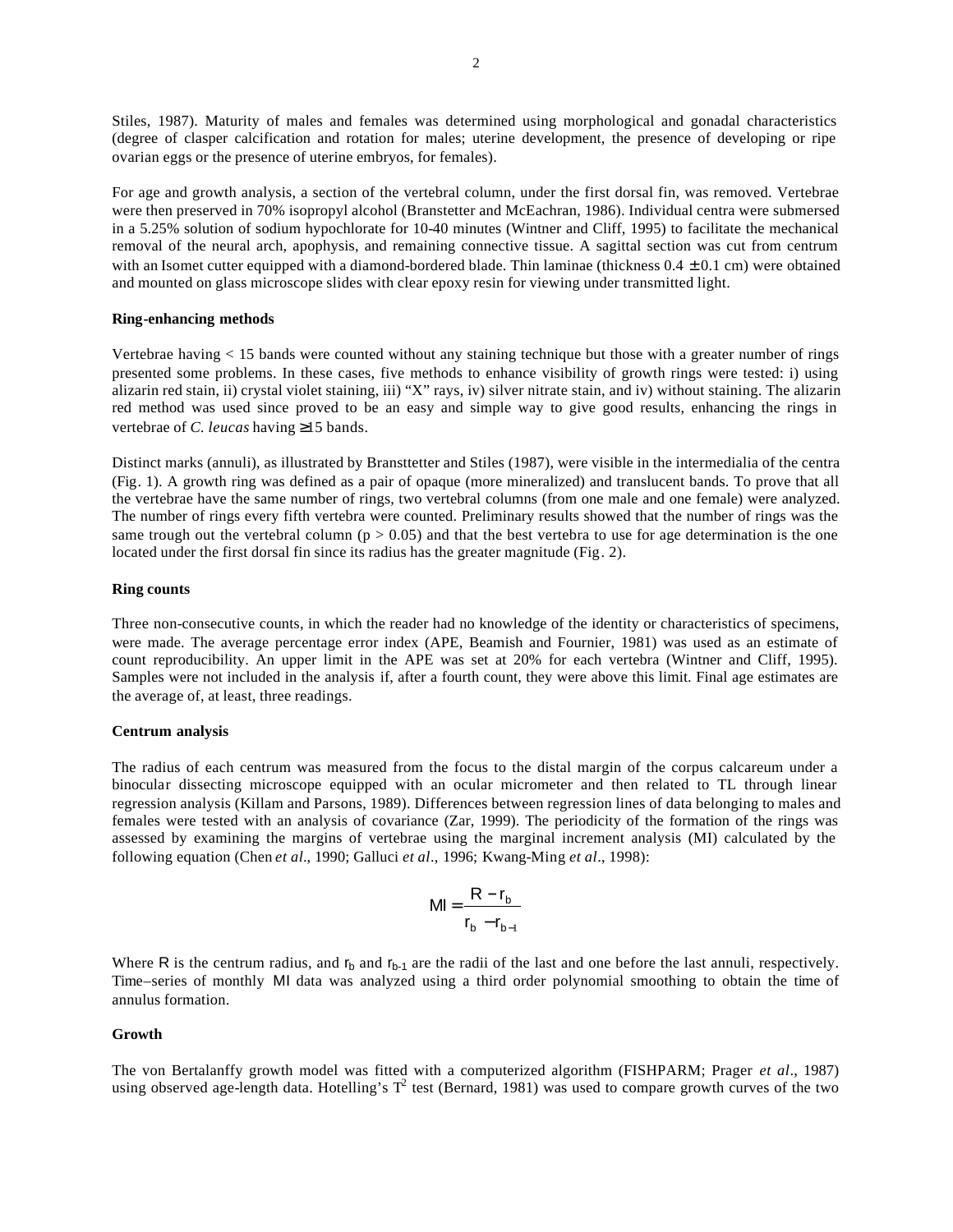sexes. This test assumes that estimations of  $L_{\infty}$ , *k* and  $t_0$  for both groups (males and females) were obtained from two normal distributions of joint probability with three variables and one common variance.

#### **Results**

Catch–length distribution of the bull shark *Carcharhinus leucas* during the sampling period is shown in Fig. 3. Three main sets can be observed: the first one encloses organisms ≤131.5 cm TL, the second includes the range 159.6 cm  $\leq$  TL  $\leq$ 285.5 cm, and the last one, individuals  $\geq$  313.6 cm TL.

Vertebrae of 20 males, 61 females, and 14 unidentified organisms were analyzed. Exact agreement of ring counts was reached on 70% of readings. The 2.37% APE indicates that aging had a relatively high level of precision. Age estimations ranged from 4 to 23 years in males of *C. leucas* (144 cm ≤ TL ≤243 cm), and from 5 to 28 years in females (157 cm  $\leq$  TL  $\leq$ 256 cm). Age–length (TL, cm) relationships are shown in Table 1.

The relationship between centrum radius (mm) and TL was linear. Since no differences in the regression lines of sexes were detected  $(p > 0.05)$ , data were pooled and the following equation was calculated:

$$
TL = 14.42X + 28.43 \text{ (n = 75; r2 = 0.89).
$$

Monthly analysis of MI data is shown in Fig. 4. Polynomial smoothing showed that MI values have a peak in early spring, while low values are present in the fall suggesting that band deposition takes place at this time of the year, validating the annual periodicity of bands. Apparently the annulus is formed at birth since unborn sharks did not have an embrionary mark.

In Fig. 5, growth curves of *C. leucas*, as described by the von Bertalanffy growth model fit with observed data (Table 1), are shown.

Table 2 contains the values of the growth parameters, their standard errors, and coefficients of variation calculated with the Prager *et al.*, (1987) method for both sexes and population. The results of the multivariate analysis show that males and females grow differently. The calculated  $T^2$  value is significant (p < 0.05). L<sub>∞</sub> is the parameter that showed the higher differences between sexes (Table 3).

Age at maturity was 10 years (204 cm TL) for females and 9-10 years (190-200 cm TL) for males. Growth rates of *C. leucas* are high during the first ten years of life, until males and females reach sexual maturity. After maturity is reached, growth varies widely among individuals of the same age, hence a wide range of sizes is attained (Fig. 6).

#### **Discussion**

The fishery of the bull shark in the southern Gulf of Mexico is focused to individuals in the length range between 201 cm and 215 cm TL. 72% of these organisms were mature sharks.

In this work, we tried several techniques to enhance the visibility of bands in centra. The alizarin red method was used since proved to be an easy and simple way to give good results, enhancing the rings in vertebrae of *C. leucas* having ≥ 15 bands (Fig. 1). Nonetheless, some of the data obtained in this study may have been sub-estimated because the distance between bands in older sharks was small due to the slow growth rates. Francis and Mulligan (1998), in their study on the age of the school shark *Galeorhinus galeus*, reported that it is difficult to reveal all the growth bands but several papers on this subject do not report this limitation (Caselman, 1983; Casey *et al.*, 1983; Schwartz, 1983; Cailliet *et al*., 1985; Brown and Gruber, 1988; Casey and Natanson, 1992).

In previous works, the X-rays method was used to enhance growth bands in the blue shark *Prionace glauca*, the thresher shark *Alopias vulpinus*, and the shortfin mako *Isurus oxyrinchus* (Caillet *et al.,* l983, Yudin and Cailliet, 1990). In our case, this technique was not useful and additional technical work is needed to improve exposition times of the X-rays.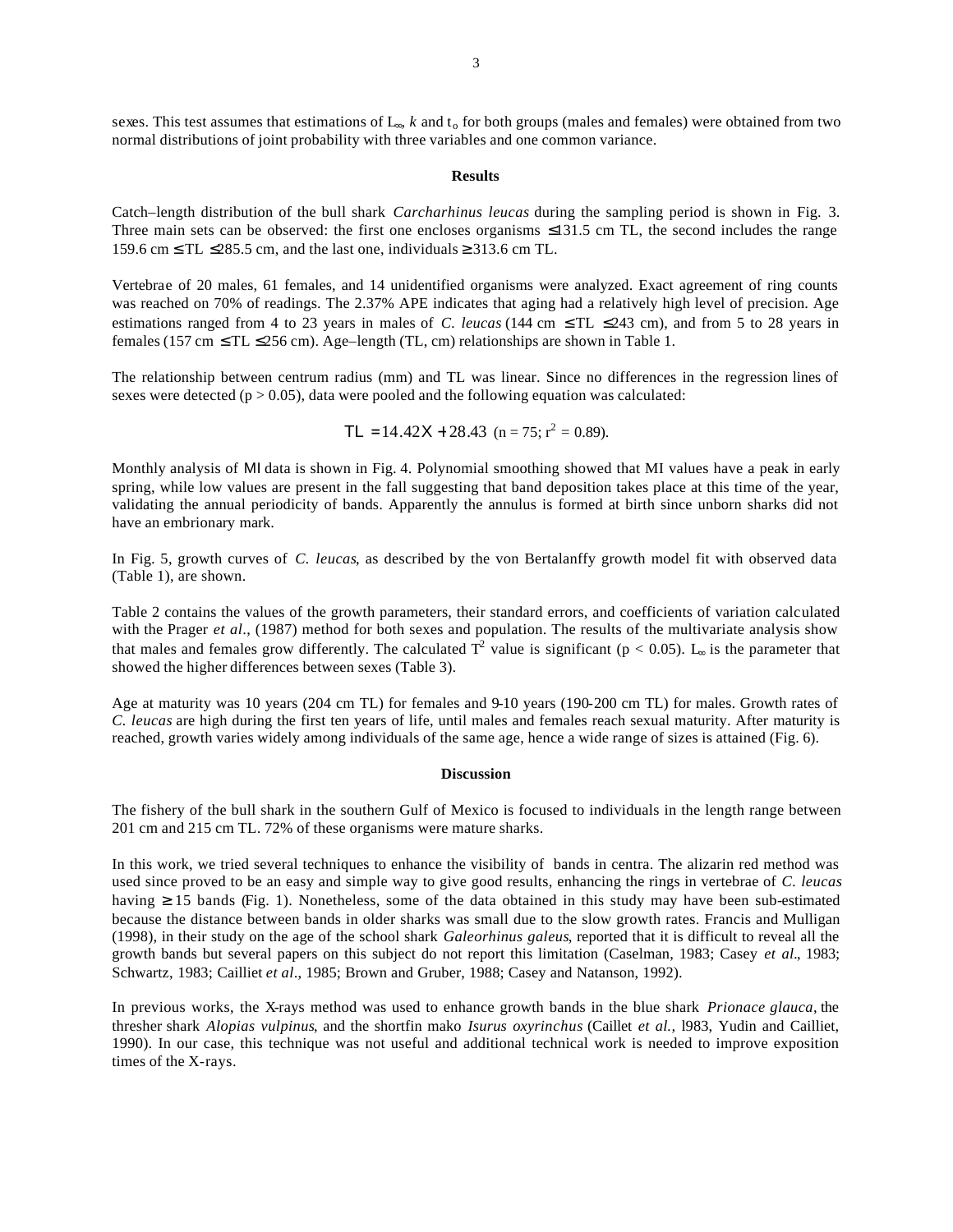An isometric relationship between centrum growth and total length was found. Sharks of many genera show this pattern (Cailliet *et al.*, 1983; Gruber and Sout, 1983, Pratt and Casey, 1983). The equation obtained by Branstetter and Stiles (1987,  $Y = 11.2X + 50.6$ ) shows that this relationship varies geographically as a result of the differential growth rates of *Carharhinus leucas*.

Marginal increment analysis of annuli demonstrated that a growth band, consisting of one calcified opaque zone and one translucent zone, is formed with an annual periodicity. Factors that mediate the differential rate of calcium deposition in elasmobrach centra are not known. Changes in temperature and diet (Stevens, 1975), and stress-related activities such as migration (Pratt and Casey, 1983) have been suggested.

Our results show that females of *C. leucas* in the southern Gulf of Mexico reach 28 years of age, while males arrive at age 23, attaining sizes of  $271 \pm 8.5$  cm TL and 254 cm TL. Branstetter and Stiles (1987), in the northern Gulf, found that the older female of this species was 24.2 years old (268 cm TL), while the older male was 21.3 years old (245 cm TL).

The *k* estimates of the von Bertalanffy growth model were  $0.12^{yr}$  for females, and  $0.16^{yr}$  for males. Branstetter and Stiles (1987) estimated, for the northern Gulf of Mexico population, that  $k = 0.076$ <sup>yr</sup>. Typical values for *k* in various species of carcharinids fall in the range 0.05-0.2 (Simpfendorfer, 1993). Most carcharhinid species studied to date have been found to have slow growth rates and to mature after several years (Thorson and Lacy, 1982, Schwartz, 1983, Simpfendorfer, 1993). The velocity at which L∞ is reached, results in competitive advantages for sharks. A faster growth rate is likely to improve the individual competitive ability, since larger individuals have advantages over smaller ones in order to acquire and process the environmental and reproductive resources and helps them to withstand fishing pressures, compared to slow-growing populations.

According to our data, age at maturity of *C. leucas* in the southern Gulf of Mexico was 9-10 years. Branstetter and Stiles (1987) found this value to be 18 years for the same species inhabiting the northern Gulf of Mexico. Since biological parameters of this species vary according to different localities, in Table 4 we present a summary of available information.

The fishing pressure due to increasing commercial exploitation of *Carcharhinus leucas* in the southern Gulf of Mexico is likely to reduce the abundance of this species as a consequence of its relatively low growth rates and late maturity. As pointed out by Branstetter and Stiles (1987), the combination of these K-selected characteristics must be taken into account to regulate the fishery of the bull shark.

#### **Acknowledgments**

This research formed part of a dissertation prepared by the senior author for master´s thesis at the National Autonomous University of Mexico, who received a scholarship by National Council of Science and Technology (CONACYT). We thank the help of Leonardo Castillo, Sherry Heileman, Fernando Márquez, Oscar Sosa, Ramón Bonfil, Susan Smith , David Au and William R. Fouts.

#### **References**

- BEAMISH, R. J., and D. A. FOURNIER, 1981. A method for comparing the precision of a set of age determinations. *Canadian Journal of Fish Aquatic Science* **38**: 982-983.
- BERNARD, D. R. 1981. Multivariate analysis as a means of comparing growth in fish. *Canadian Journal of Fish Aquatic Sciences*. **38**: 233-236.
- BRANSTETTER, S., 1981. Biological notes on the sharks of North Central Gulf of Mexico. *Contribution in Marine Science*. **24**: 13-34.
- BRANSTETTER, S., and J. D. MCEACHRAN, 1986. Age and growth of four carcharhinids sharks common to the Gulf of Mexico: A Summary Paper. In: Indo-Pacific fish biology: proceedigns of the second international conference on Indo Pacific Fishes, p. 361-371. Ichthol. Soc. Jpn., Tokio.
- BRANSTETTER, S., and R. STILES, 1987, Age and growth estimates of the bull shark, *Carcharhinus leucas* from the northern Gulf of Mexico. *Environmental Biology of Fishes*, **20** (3):169-181.
- BROWN, C. A., and S. H. GRUBER, 1988. Age and assesment of the lemon shark, *Negaprion brevirostris* using tetracycline validated vertebral centra. *Copeia*, **3**: 747-753.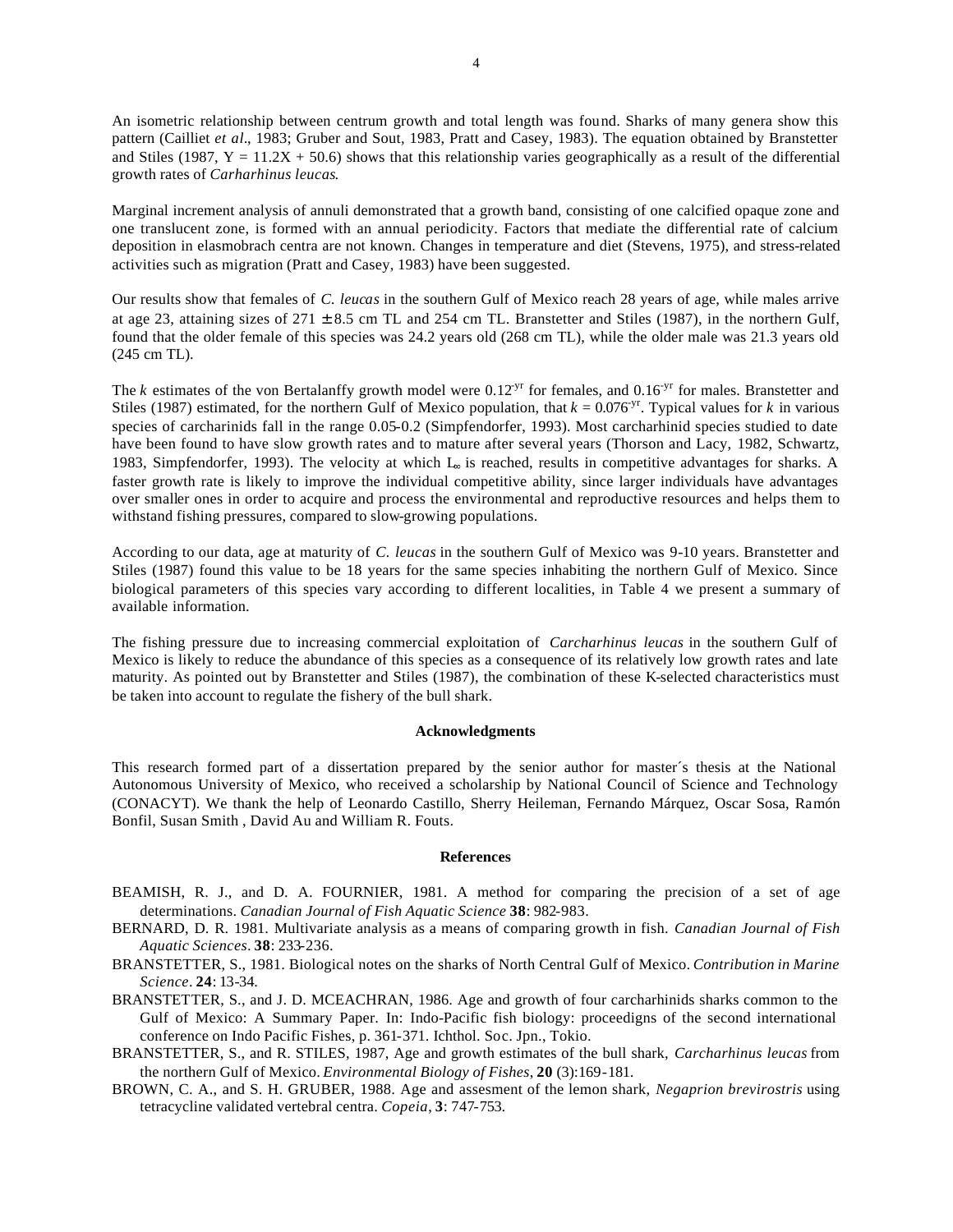- CAILLIET, G. M., L. K. MARTIN, D. KUSHER, P. WOLF, and B. A. WELDEN, 1983. Techniques for enhancing vertebral bands in age estimation of California elasmobrachs. In: E. D. Prince and L. M. Pulos (eds.). Proceedings of the international workshop on age determination of oceanic pelagic fishes: tunas, billfishes, and sharks, p.157-165*. U.S. Dep. Commer. NOAA, Tech. Rep.NMFS* 8.
- CAILLIET, G. M., L. J. NATANSON, B. A. WELDEN, and D. A. EBERT, 1985. Preliminary studies on the age and growth of the white shark, *Carcharadon carcharias*, using vertebral bands. *Memoirs of the Southern California Academy of Sciences*, **9**: 49-60.
- CASELMAN, J. M., 1983. Age and growth assesment of fish from their calcified structures techniques and tools. In: H. L. Pratt, Jr., S. H. Gruber, and T. Taniuchi (eds.), Elasmobranchs as living resources: Advances in the biology, ecology, systematics, and status of the fisheries, p. 1-17. *U. S. Dep. Commer. NOAA, Tech. Rep*. NMFS 90
- CASEY, J. G.; H. L. PRATT, Jr., and E. STILLWELL. 1983. Age and growth of the sandbar shark, *Carcharhinus plumbeus*, from the western North Atlantic. In: H. L. Pratt, Jr., S. H. Gruber, and T. Taniuchi (eds.) Elasmobranchs as living resources: Advances in the biology, ecology, systematics, and status of the fisheries, p 189-204. *U. S. Dep. Commer. NOAA, Tech. Rep. NMFS* 90.
- CASEY, J. G., and L. J. NATANSON, 1992. Revised estimates of age and growth of the sandbar shark (*Carcharhinus plumbeus*) from the western North Atlantic. *Canadian Journal of Fish Aquatic Science*, **49**: 1474-1477.
- CASTRO, J. I. 1983. The Sharks of North American Waters. Texas University Press. U.S.A., 180 p.
- CHEN, C. T., T. C. LEU, S. J. JOUNG, and N. C. LO. 1990. Age and growth of the scalloped hammerhead, *Sphyrna lewini*, in Northeastern Taiwan waters. *Pacific Science*. **44** (2): 156-170.
- COMPAGNO, L. J. V. 1984. FAO Species Catalog Vol 4: Sharks of the World. An annoted and illustrated of sharks species know to date. Part 1 and 2. FAO Fish Synopsis 125, 655 p.
- FRANCIS, M. P., and K. P. MULLIGAN. 1998. Age and growth of New Zealand school shark, *Galeorhinus galeus*. *New Zealand Journal of Marine and Freswater Research*. **32** (3): 427-440.
- GALLUCI, V.F., S. B. SAILA, D. J. GUSTAFSON, and B. J. ROTHSCHILD, 1996. Stock Assesment. Quantitative methods and application for small- scale fisheries. Lewis Publishers, USA, 527 p.
- GRUBER, S. H., and R. G. STOUT. 1983. Biological materials for the study of age and growth in a tropical marine elasmobranch, the lemon shark, *Negaprion brevirostris* (Poey). In: E. D. Prince, and L. M. Pulos (eds.). In Proceedings of the International Workshop on Age Determination of Oceanic Pelagic Fishes: Tunas, Billfishes and Sharks, p. 193 - 205. *U.S. Dep. Commer. NOAA Technical Report 8*.
- KILLAM, K. A., and G. R. PARSONS. 1989. Age and growth of the black shark, *Carcharhinus limbatus* near Tampa Bay, Florida. *Fishery Bulletin*, **87**: 845-857.
- KWANG-MING, L., C. PO-JEN, and C. CHE-TSUNG. 1998. Age and growth estimates of the bigeye thresher shark, *Alopias superciliosus*, in northeastern Taiwan waters. *Fishery Bulletin* **96**: 482-491.
- PRAGER, M. N., S. B. SAILA, and C. W. RECSIEK, 1987. Fishparm: a computer program for parameter estimation of nonlinear models in fishery science. Dep. Oceanogr. Old Dominion University of Norfolk, *U. A. Tech. Rep*. **87** (10): 1-37.
- PRATT. H. L. Jr., and J. G. CASEY. 1983. Age and growth of the shortfin mako, *Isurus oxyrinchus*, using four methods. *Canadian Journal of Fish Aquatic Sciences*.. **40**: 1944-1957.
- RODRÍGUEZ DE LA CRUZ, C., J. L. CASTILLO-GÉNIZ, and F. MÁRQUEZ -FARÍAS, 1996. Evaluación de la Pesquería de Tiburón en el Golfo de México. Consejo Nacional de Ciencia y Tecnología. Informe final del proyecto de Investigación 116002-5-1314N9206, 199 p.
- SCHWARTZ, F. J. 1983. Shark ageing methods and age estimation of scalloped hammerhead, *Sphyrna lewini* and dusky, *Carcharhinus obscurus* sharks based on vertebral ring counts. In: Prince, E.D. ad L.M. Pulos (eds). Proceedings of the international workshop on age determination of oceanic pelagic fishes: tunas, billfishes and sharks p. 167-174. *U.S. Dep. Commer. NOAA, Tech. Rep*. *NMFS* 8.
- SIMPFENDORFER, C. A. 1993. Age and growth of the Australian sharpnose shark, *Rhizoprionodon taylori*, from north Queensland, Australia. *Environmental Biology of Fish*, **36**: 233-241.
- SNELSON, F. F., J. TIMOTHY, J. MULLIGAN, and S. H. WILLIAMS, 1984. Food habits occurrence and population structure of the bull shark, *Carcharhinus leucas* in Florida Coastal Lagoons. *Bulletin of Marine Science*, **34**(1): 71-80.
- STEVENS, J. D. 1975. Vertebral rings as a means of age determination in the blue shark (*Prionace glauca* L.). *Journal of the Marine Biology Association, U. K*., **3**(55): 657-665.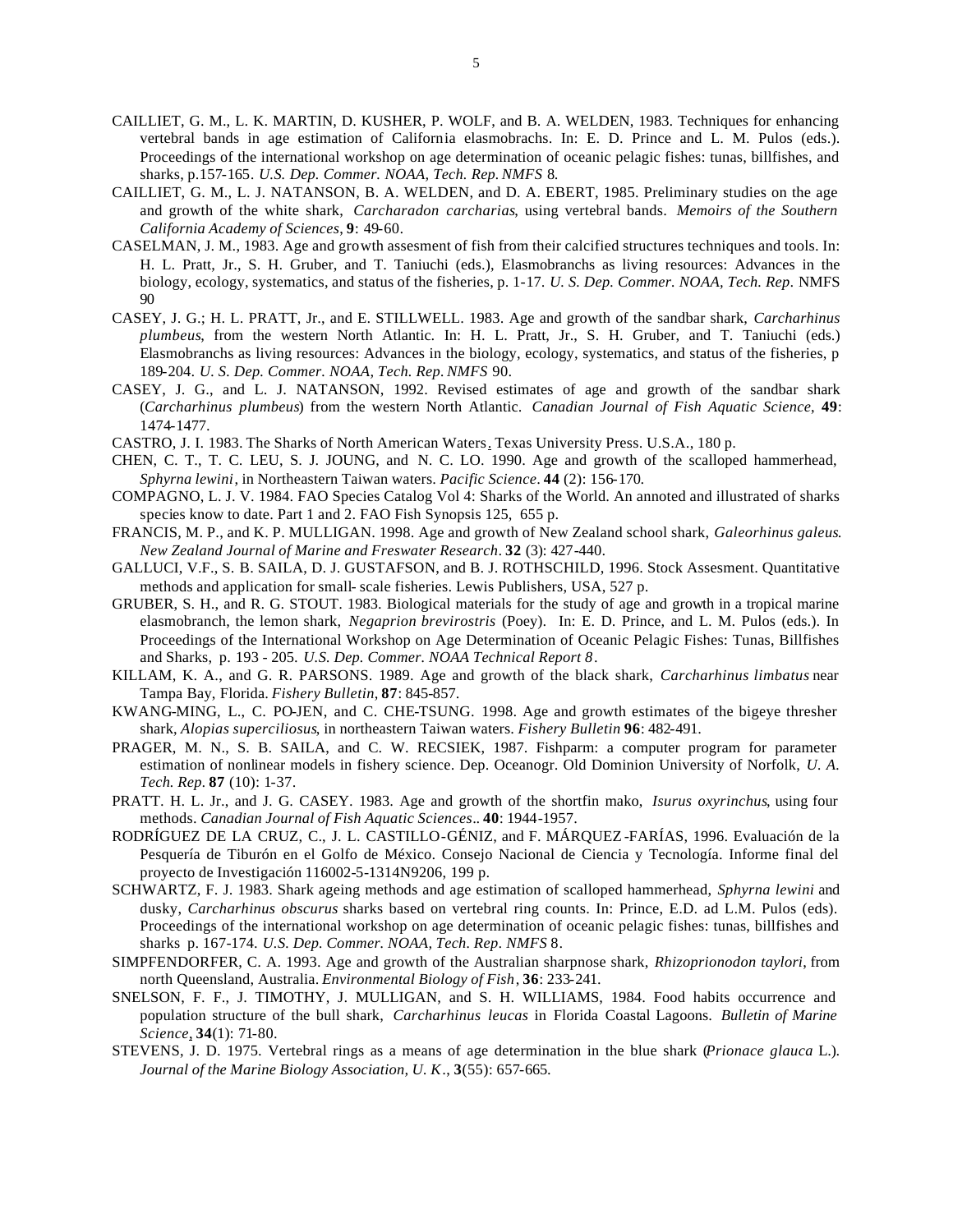- THORSON, T. B., D. E. WATSON, and C. M. COWAN. 1966. The status of the freshwater of Lake Nicaragua. *Copeia*. **3**: 385-402.
- THORSON, T. B. 1971. Movement of bull shark, *Carcharhinus leucas*, between Caribbean Sea and Lake Nicaragua demonstrated by tagging. *Copeia*, **1**: 336-338.
- THORSON, T. B. 1972. The status of the bull shark, *Carcharhinus leucas* in the Amazon River. *Copeia*, **3**: 601- 605.
- THORSON, T. B., and E. J. LACY, Jr. 1982. Age, growth rates and longevity of *Carcharhinus leucas* estimated from tagging and vertebral rings. *Copeia*, **1**: 110-116.
- WINTNER, S. P., and G. CLIFF. 1996. Age and growth determination of the blacktip shark, *Carcharhinus limbatus* from the east coast of South Africa. *Fishery Bulletin*, **94**: 135-144.
- YUDIN, K. G., and G. M. CAILLIET. 1990. Age and growth of the graysmo othhound, *Mustelus californicus* and the brown smoothhound, *Mustelus henlei*, sharks from Central California. *Copeia*, **1**: 191-204.
- ZAR, J. H. 1999. Biostatistical Analysis. Fourth edition. Prentice Hall. U. S .A. 663 p.

|                  | Males                |            |                | Females           |           |                         |
|------------------|----------------------|------------|----------------|-------------------|-----------|-------------------------|
| "Age group"      | Total length<br>(cm) | ${\rm SD}$ | $\mathbf n$    | Total length (cm) | <b>SD</b> | $\mathbf n$             |
| "Unborn"         | 39.0                 | 12.7       | $\overline{c}$ | 55.0              |           |                         |
| 4                |                      |            |                | 174.0             |           | 1                       |
| $\sqrt{5}$       | 165.0                |            |                |                   |           |                         |
| $\boldsymbol{7}$ | 174.0                |            |                | 185.5             | 13.4      | 2                       |
| $\,8\,$          | 201.0                |            |                |                   |           |                         |
| $\overline{9}$   | 206.0                |            |                | 196.8             | 6.3       | 5                       |
| 10               |                      |            |                | 201.3             | 15.1      | $\overline{\mathbf{3}}$ |
| 11               |                      |            |                | 209.7             | 9.5       | 6                       |
| 13               |                      |            |                | 215.6             | 16.7      | 4                       |
| 14               | 223.0                | 12.7       | $\overline{c}$ |                   |           |                         |
| 16               |                      |            |                | 219.0             |           | 1                       |
| 17               |                      |            |                | 226.8             | 10.0      | 5                       |
| 18               | 234.0                |            |                |                   |           |                         |
| 19               | 237.0                |            |                |                   |           |                         |
| 20               | 241.0                | 4.2        | $\overline{c}$ | 238.8             | 15.1      | $\overline{4}$          |
| 22               |                      |            |                | 247.3             | 22.5      |                         |
| 23               | 254.0                |            | 1              | 253.67            | 21.1      | $\frac{3}{3}$           |
| 25               |                      |            |                | 256.0             | 1.4       | 2                       |
| 26               |                      |            |                | 265.0             |           |                         |
| 28               |                      |            |                | 271.0             | 8.5       | 2                       |

Table 1. Age–length (TL, cm) relationship of the bull shark, *Carcharhinus leucas*, from the southern Gulf of Mexico. Standard deviations (SD) and sample size (n) are shown.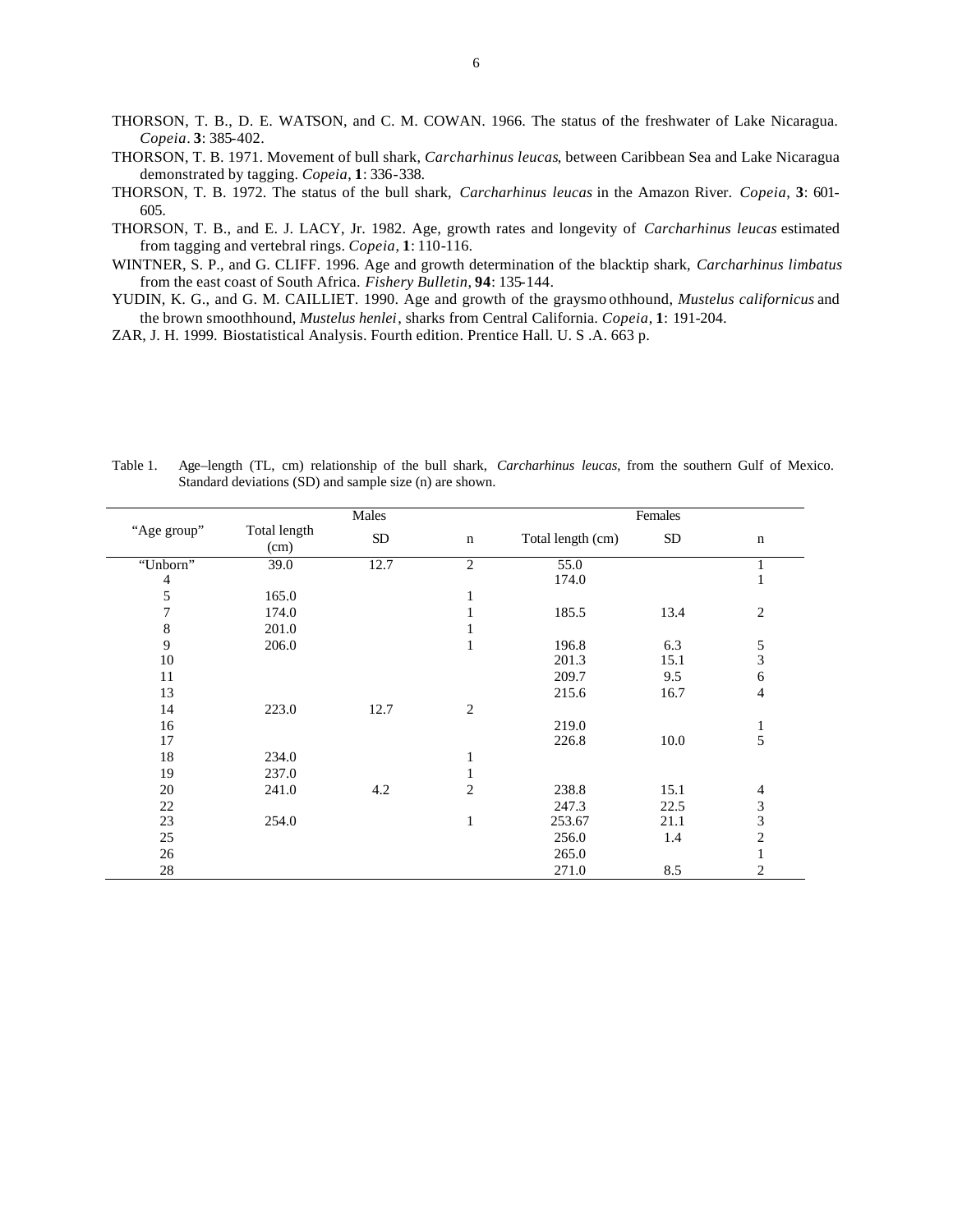|              | Females | Males   | Combined sexes |
|--------------|---------|---------|----------------|
| $L_{\infty}$ | 262.1   | 248.4   | 256.4          |
| SE           | 8.78    | 5.02    | 6.49           |
| CV(%)        | 0.03    | 0.02    | 0.02           |
| $\bf k$      | 0.1235  | 0.1692  | 0.1397         |
| <b>SE</b>    | 0.02    | 0.01    | 0.02           |
| CV(%)        | 0.15    | 0.09    | 0.12           |
| $t_{o}$      | $-2.44$ | $-1.03$ | $-1.935$       |
| <b>SE</b>    | 0.74    | 0.24    | 0.56           |
| CV(%)        | $-0.30$ | $-0.23$ | $-0.29$        |
| n            | 11      | 43      | 54             |

Table 2. Von Bertalanfy estimated growth parameters for bull shark *Carcharhinus leucas*. Standard error (SE), Coefficient of variation (CV) in percent, and sample size (n), are shown.

Table 3. Hotelling's  $T^2$  test (Bernard, 1981) for bull shark, *Carcharhinus leucas*.

| $T^2 = 298.345$      |                 |                      |              |  |  |
|----------------------|-----------------|----------------------|--------------|--|--|
| Growth<br>parameters | Critical values | Confidence intervals | $F_0$ values |  |  |
| $L_{\infty}$         | $-13.7$         | $-13.36$ a $-14.03$  | 493.42       |  |  |
| $\bf k$              | 0.0457          | 0.38<br>$a -0.29$    | 1.80         |  |  |
| $\mathfrak{c}_0$     | 1.41            | 1.74<br>1.075<br>a   | 0.049        |  |  |

Table 4. Information on the biology of the bull shark, *Carcharhinus leucas*.

|                                  | <b>Branstetter</b>         | Castro                      | Compagno                  | Snelson et al.           | Branstetter and                    | De la Cruz et              |
|----------------------------------|----------------------------|-----------------------------|---------------------------|--------------------------|------------------------------------|----------------------------|
|                                  | (1981)                     | (1983)                      | (1984)                    | (1984)                   | Stiles, (1987)                     | al. (1996)                 |
| Average total<br>length (cm)     | <b>NA</b>                  | $F = 240$<br>$M = 225$      | NA                        | <b>NA</b>                | $F = 242 - 268$<br>$M = 213 - 245$ | 206.2                      |
| Maximum length<br>(cm)           | <b>NA</b>                  | 350                         | 340                       | <b>NA</b>                | $F = 268$<br>$M = 245$             | $F = 334$                  |
| Average weight<br>(Kg)           | <b>NA</b>                  | $F = 130$<br>$M = 95$       | <b>NA</b>                 | <b>NA</b>                | <b>NA</b>                          | <b>NA</b>                  |
| Maximum age<br>(years)           |                            |                             | 14                        |                          | $F = 24$<br>$M = 21$               |                            |
| Length at maturity<br>(cm)       | $F = 228$<br>$M = 217$     | 200                         | 250                       | $F = 249$                | $F = >225$<br>$M = 210 - 220$      | $F = 204$<br>$M = 190-200$ |
| Age at maturity<br>(years)       |                            |                             | 6                         |                          | $F = 18+$<br>$M = 14-15$           |                            |
| <b>Gestation time</b><br>(month) | <b>NA</b>                  | $10 - 11$                   | $10 - 11$                 | <b>NA</b>                | $10 - 11$                          | $10 - 11$                  |
| Time of birth                    | April-May                  | April-June                  | Spring-Summer             | May-June                 | June-August                        | May -June                  |
| Pup size (cm)                    | 75                         | 75                          | 56-81                     | 60-80                    | 75                                 | 78                         |
| Number of pups                   | $3-6$                      | <b>NA</b>                   | $1-13$                    | <b>NA</b>                | <b>NA</b>                          | $1-22$                     |
| Location                         | Northern Gulf<br>of Mexico | North<br>American<br>waters | Synopsis of<br>world data | Indian River,<br>Florida | Northern Gulf of<br>Mexico         | Gulf of<br>Mexico          |

NA: Not available; F: female; M: male.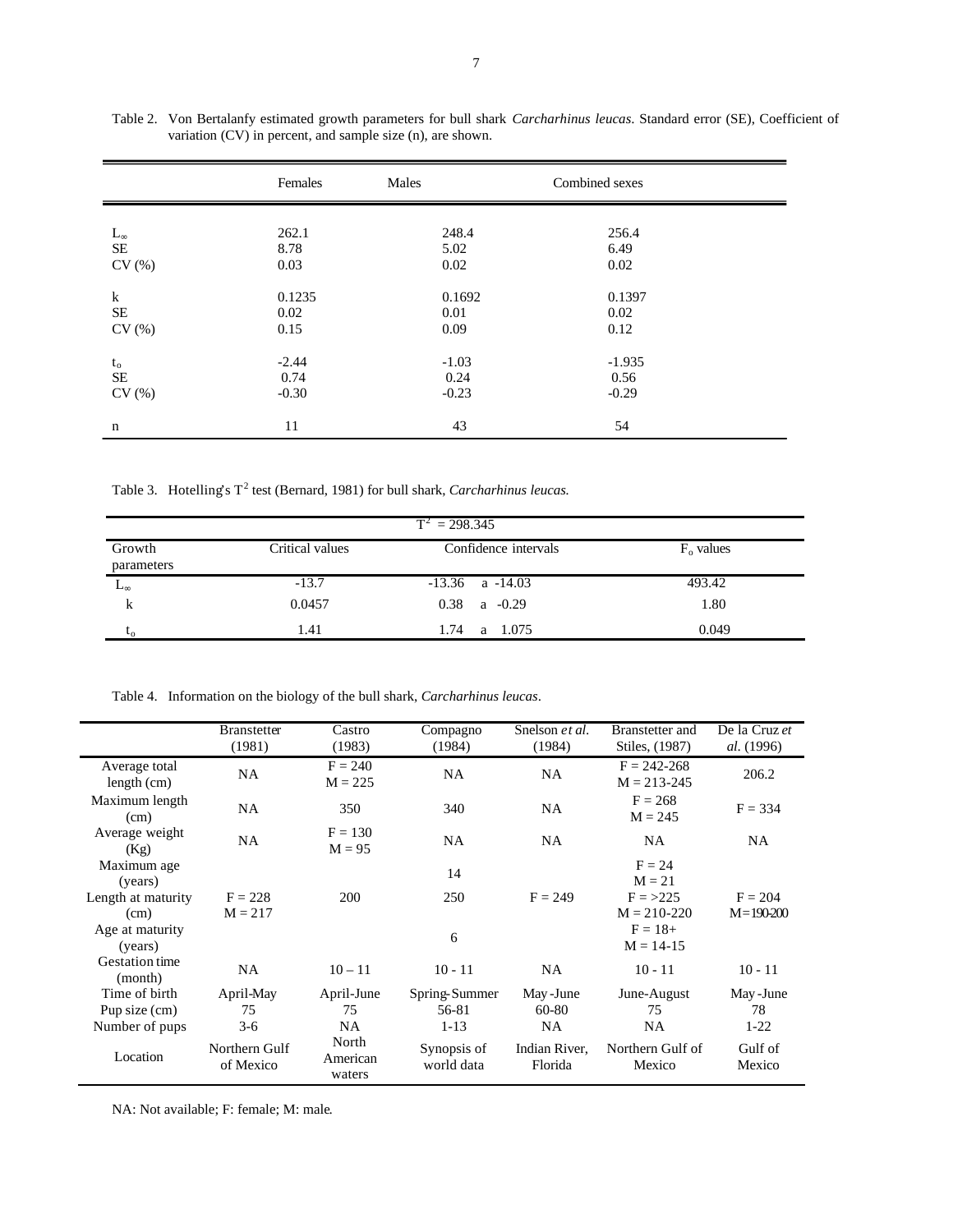

Fig. 1. One half of a sagittal section of a centrum of bull shark, *Carcharhinus leucas* showing the growth marks used to estimated ages.



Fig. 2 . Centrum radius at different locations along the vertebral column of bull shark, *Carcharhinus leucas* from the southern Gulf of Mexico.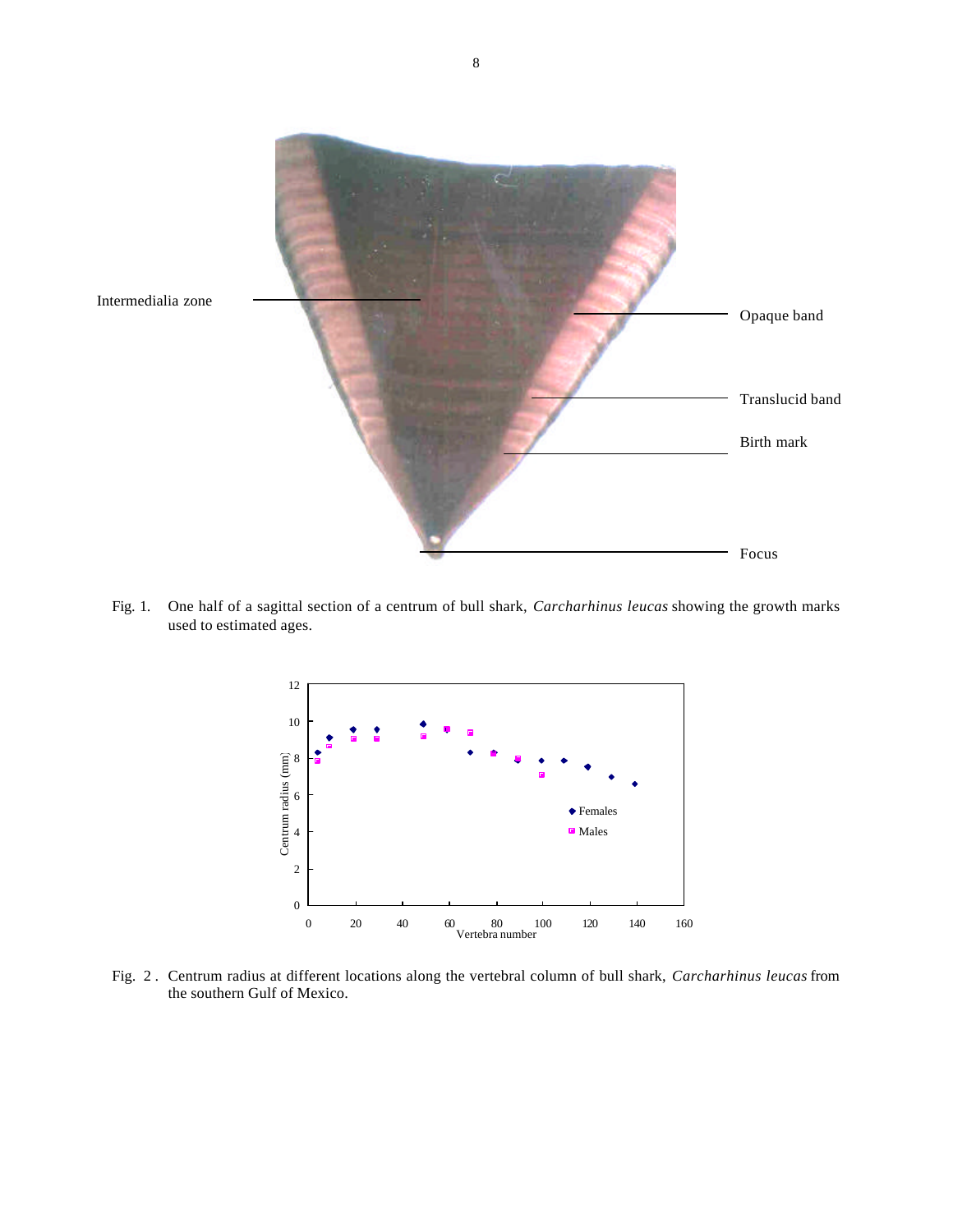

Fig. 3. Catch-length distribution of bull shark, *Carcharhinus leucas* from the southern Gulf of Mexico.



Fig. 4. Monthly analysis of Marginal Increment (MI) data for bull shark, *Carcharhinus leucas* from the southern Gulf of Mexico. **¾** Third order polynomial fit.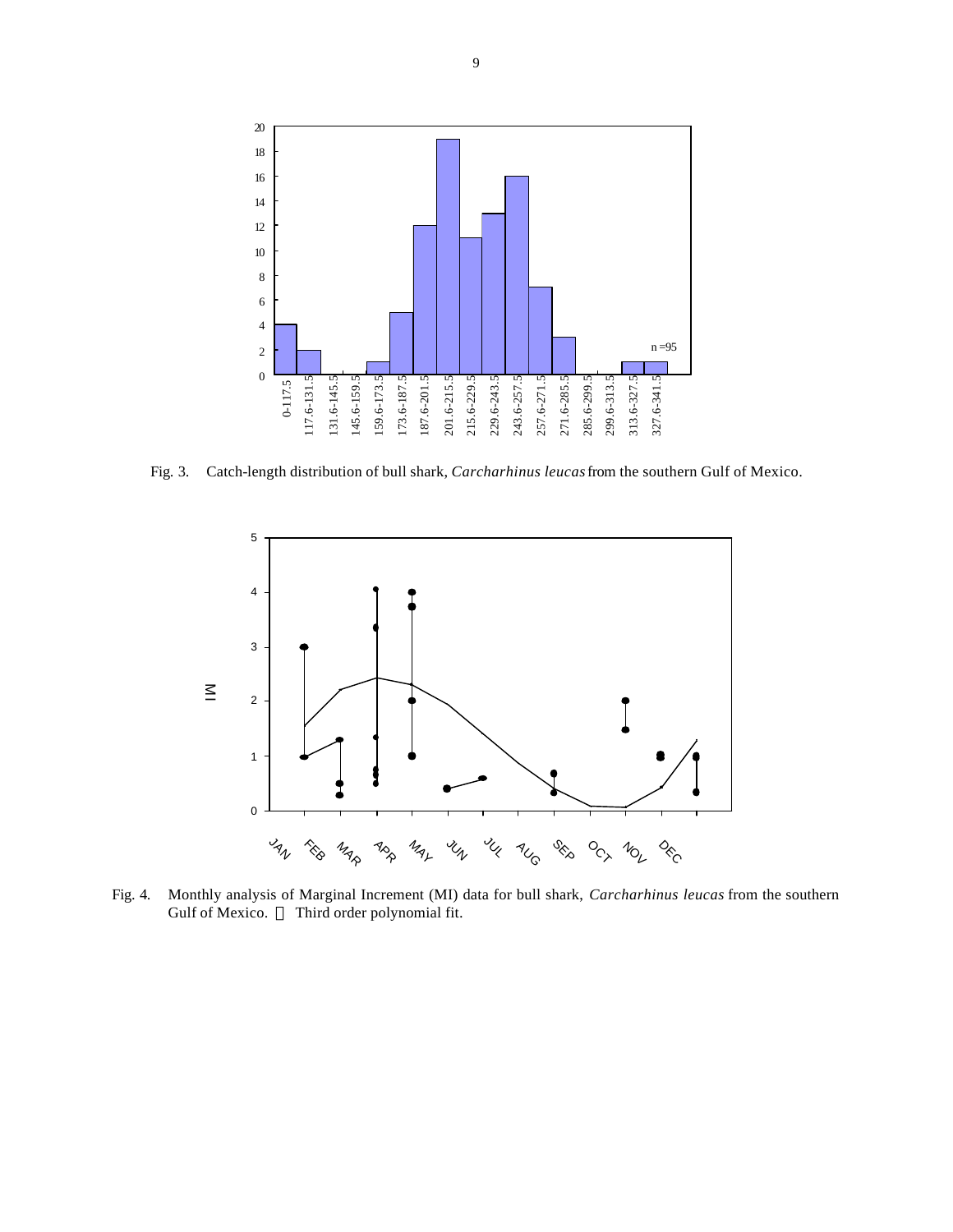

Fig. 5. Von Bertalanffy growth curve of bull shark, *Carcharhinus leucas* from the southern Gulf of Mexico. A: sexes combined; B: males; C: females.